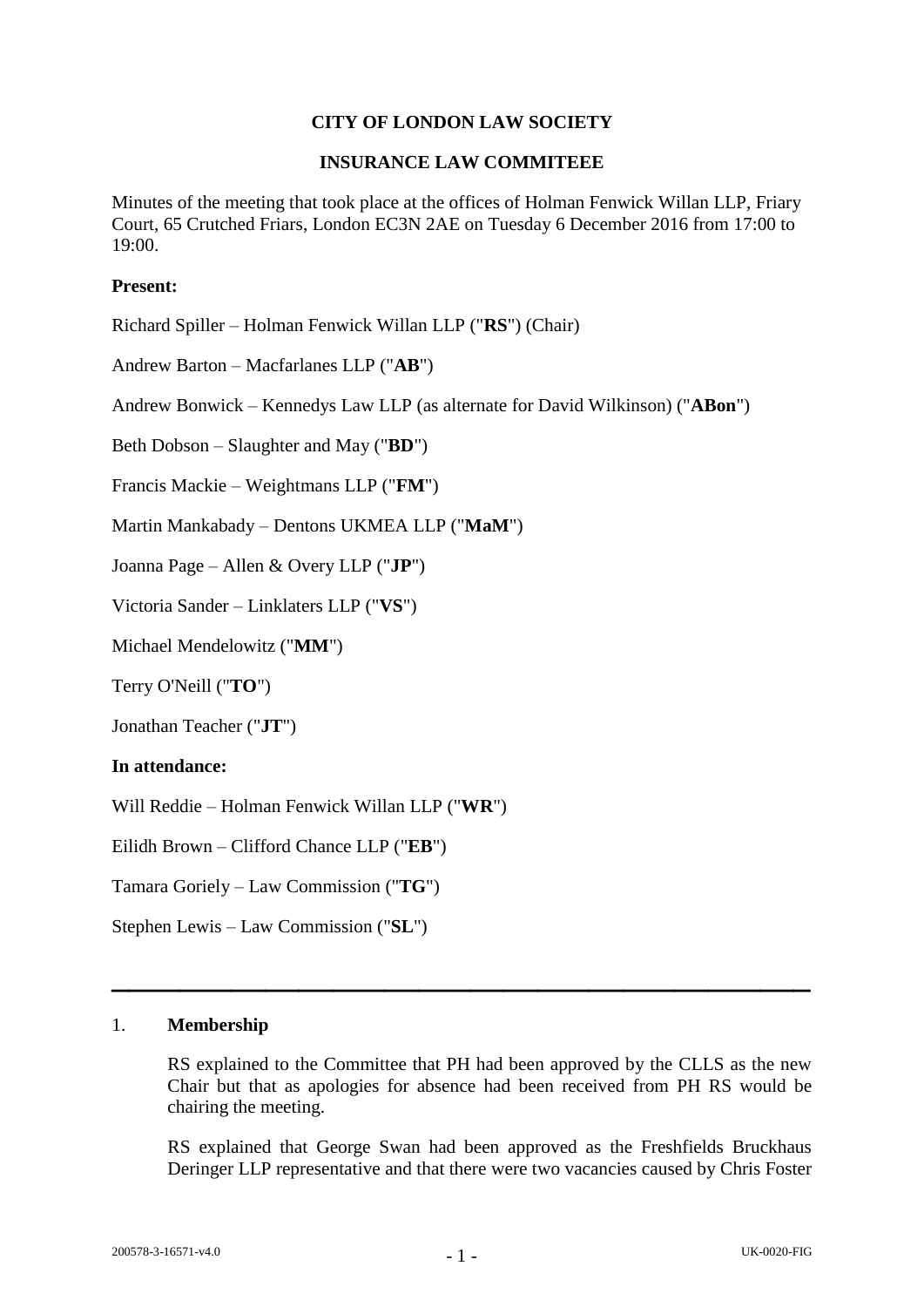leaving Herbert Smith Freehills and Martin Mankabady leaving Clyde & Co. RS suggested that, if PH agrees, the CLLS can advertise for these two vacancies.

RS thanked Michelle Bramley (Freshfields) for her contribution to the Committee.

RS noted that David Webster (RPC) had proposed Matthew Griffith as his replacement and that a CV would be circulated once received.

### 2. **Apologies for absence**

Apologies were received from George Belcher (Skadden Arps Slate Meagher & Flom (UK) LLP), George Swan (Freshfields Bruckhaus Deringer LLP), Simon Brooks (Eversheds LLP), Helen Chapman (Hogan Lovells International LLP), Simon Garrett (CMS Cameron McKenna LLP), Bob Haken (Norton Rose Fulbright LLP), Philip Hill (Clifford Chance LLP), Chris Jefferis (Ince & Co International LLP), Ken McKenzie (DAC Beachcroft LLP), David Webster (Reynolds Porter Chamberlain LLP) and David Wilkinson (Kennedys Law LLP).

### 3. **Continuing Discussion Topics**

(a) Law Commission's paper on the issues arising out of the draft Insurable Interest Bill

- 3.1 RS reminded the Committee that a copy of the Law Commission's draft paper on the issues arising out of the draft Insurable Interest Bill (the "**Bill**") had been circulated prior to the meeting. TG noted that the paper was not yet public and that the Law Commission would welcome any comments from the Committee on the paper.
- 3.2 VS noted that she was one of the authors of the letter forming the Appendix included in the paper and explained that the key issue was concern that the Bill would result in the delineation between insurance contracts and derivates being lost. VS noted that in particular the draft Bill cast doubts on the third element of the definition, as set out in the *Prudential* case, which now effectively requires that the insured have an insurable interest.
- 3.3 VS questioned whether the broad wording the Bill uses at clause 5 to repeal all previous law relating to the requirement of an insurable interest would get rid of this third requirement. The concern is that the only thing stopping many derivatives contracts from being classified as contracts of insurance is this third limb, and if the Bill repeals it then such derivatives contracts could be classified as insurance contracts.
- 3.4 VS explained that it was therefore important to ascertain what the repeal wording means in the context of the common law definition of an insurance contract.
- 3.5 BD questioned whether it was necessary to have clause 5 at all and to strip away everything relating to insurable interests which came before the Bill. In practice BD noted however that it can be difficult to distinguish between the question of whether you have an insurable interest, and whether you have insurance.
- 3.6 TG responded to these concerns, saying that this was the Law Commission's third attempt at trying to delineate derivatives contracts from contracts of insurance and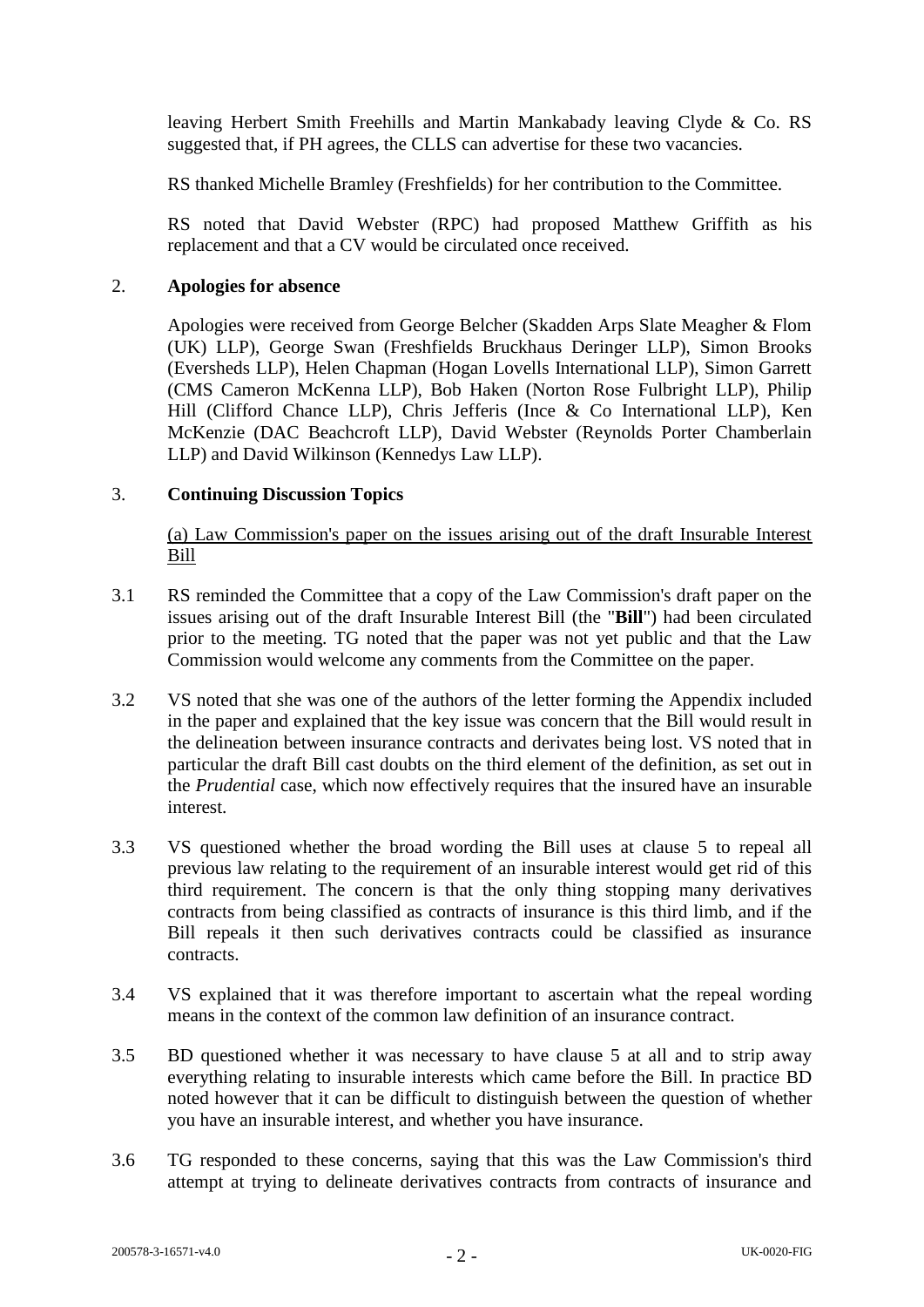that there was no clear way to do so. TG noted however that the courts have been pragmatic in their approach, and have still found insurance contracts void for lack of an insurable interest.

- 3.7 TG noted that she was aware of the reliance on the *Potts* opinion. TG explained that she did not think it was necessary to codify the law outside of life insurance, and that Clause 3 of the draft Bill (*Insurance interest: insurance other than life-related insurance*) would be removed. Non-life contracts were not causing any difficulties in this regard, so allowing the courts to develop the law in their own way is the best approach. The real need for change was in life insurance and life-related insurance; there has been no real demand for change from the non-life sector.
- 3.8 JT questioned whether there had been any discussions with the PRA about this. TG replied that the regulators have relied on the common law definition so are concerned that a change to this would lead to a change in their regulatory structure. TG confirmed that the Law Commission would only do what is really needed, i.e. extend "insurable interest" to the lives of children, grand-children and cohabitees. VS confirmed that she would send a follow-up paper setting out their concerns in this area.
- 3.9 In respect of Clause 2 of the draft Bill (*Insurable interest: life-related insurance*), TG expanded on the definition of "life-related insurance", explaining that it included annuities and longevity risk and that the current thinking was to remove "living too long" from the definition. This would mean that a longevity swap would not be included, and it would only apply where the risk is death, ill-health or incapacitation, areas where there was a low risk of related derivatives. TG noted that due to the court's pragmatic approach, the insurable interest is in any event not the only delineation between derivatives contracts and insurance contracts. TG noted that the aim of Clause 2 is simply to restate the 1774 Act (which will be repealed). Annuities would be left out the "life insurance" definition and ring-fenced separately.
- 3.10 JT questioned how a longevity swap would be analysed. TG responded that from recent cases, as there was no precise definition of an insurance contract, the courts had generally said that if it is written by an insurer and looks like an insurance contract then it is an insurance contract. TG noted that an insurable interest could probably be found in many derivatives contracts but that the courts did not treat them as insurance contracts, as the insurable interest just happened to be there. TG further noted that a contract could be a valid insurance contract even if it did not explicitly state that it was.
- 3.11 JT then asked how the new Bill would treat a transfer of risk by an insurer of pension insurance on the reinsurance market. VS said that she thought it would look through the reinsurance to the subject matter of the insurance and that it would be dealt with in the same way as it is now. This would work equally for a longevity hedge with a bank if it is structured as a derivative.
- 3.12 The Committee indicated that it had no further questions. JP noted that her derivatives colleagues were also content with the proposed way forward.

(b) The practical consequences of the Insurance Act 2015 coming into force, and the approach of insurers, reinsurers, brokers, policyholders and others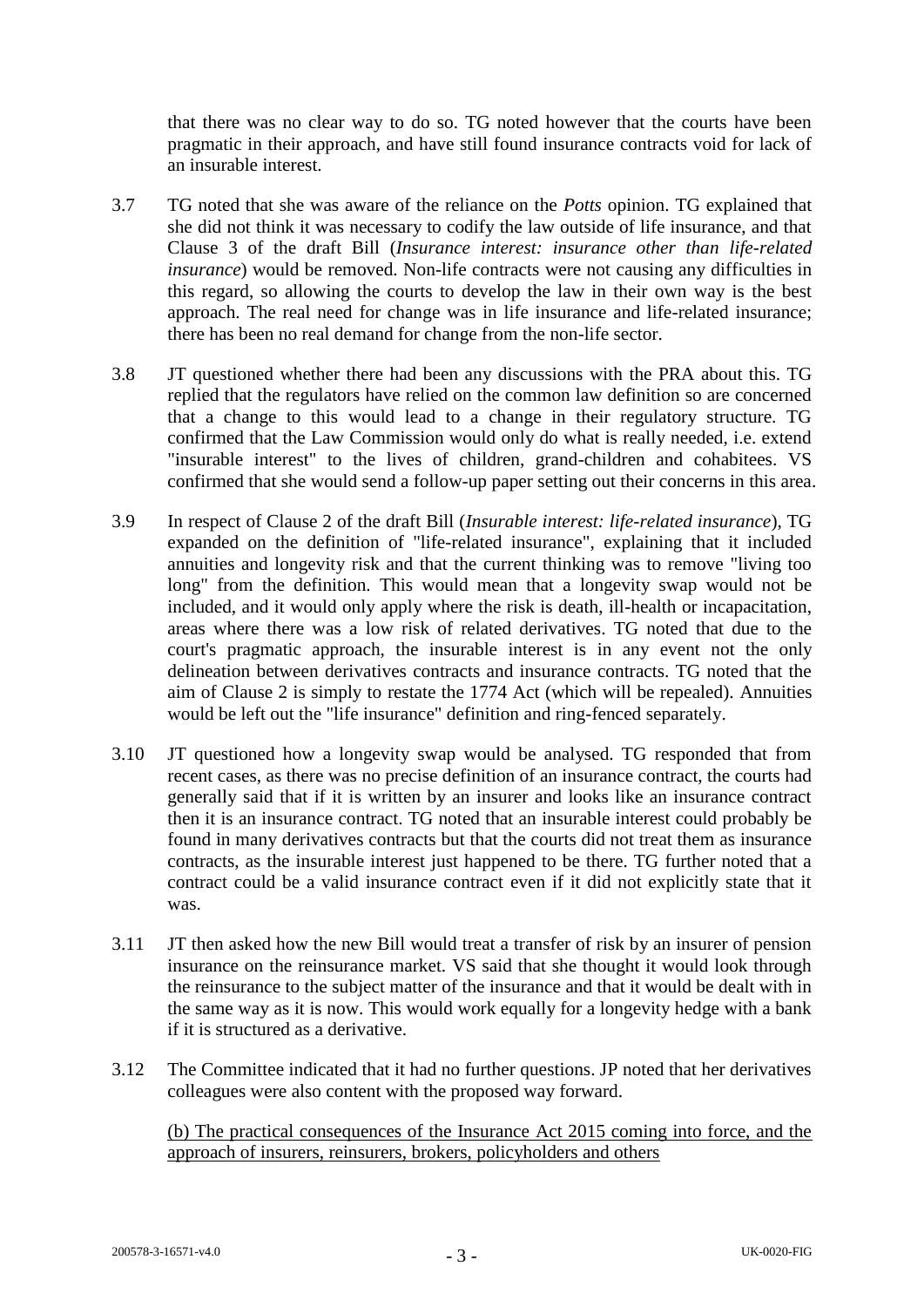- 3.13 TO noted that there have been odd things happening in the market to address the Insurance Act 2015 (the "**Act**") as it seems that people are writing into contracts what is already in the statute. TO noted that this approach could be risky, as if anything is even slightly less beneficial to the policyholder then you must go through the contracting out provisions in the Act.
- 3.14 MaM noted that he had seen this and suggested that it was coming from brokers, pointing out that in reality it often did not strictly replicate the Act and also adds in "without prejudice to the Act" as belts and braces, and that it seemed to be a question of brokers wanting to have their cake and eat it and also achieve market standard language. In particular, MaM has seen:
	- (a) that brokers are looking to achieve the pre-Act position on remedies in particular and want to be able to charge a higher premium to reduce claims;
	- (b) that brokers are looking to introduce clarity on which individuals at the insured should be regarded as having knowledge for the purposes of the duty of fair presentation by specifying key individuals in a policy;
	- (c) that insurers are resisting brokers' requests to confirm that disclosure has been done in a way that is reasonable and accessible;
	- (d) that brokers have been trying to define a large portion of the policy as the "risk as a whole" to bring it under section 11 of the Act; and
	- (e) that a duty of utmost good faith is now being used in the context of the duty of fair presentation, rather than just as a guiding principle.
- 3.15 MM noted that in general, the Act had been well received. The brokers understand that it is a soft market so it is easier to push on terms and conditions than to push on rates. Sometimes however there was some misunderstanding of the Act. MaM noted that some brokers were now having conditions precedent to liability as well as excluding section 11. It was noted that brokers felt they could not accept the Act's position so they were trying to get market standard language. JP noted that she felt it was better to be explicit.
- 3.16 SL explained that the Law Commission was hoping that the Act would lead to better professionalism in the market, e.g. by encouraging discussions about knowledge and disclosure. MaM noted that in his opinion this has not happened.
- 3.17 FM explained that underwriters were finding the abolition of the incorporation of the proposal form into the contract difficult – they are still assessing the risk in their mind using the proposal form, but now they have to find and explicitly insert the relevant representations in the contract, which it was felt was a backwards step.
- 3.18 SL explained that the problem with the proposal form (until the Act came into force) was that insurers were able to deem the contents of the proposal form to be warranties. and any inaccuracy therefore led to the contract being voidable. MaM noted that they could still say that something contained in the proposal form was in breach of the duty of fair presentation.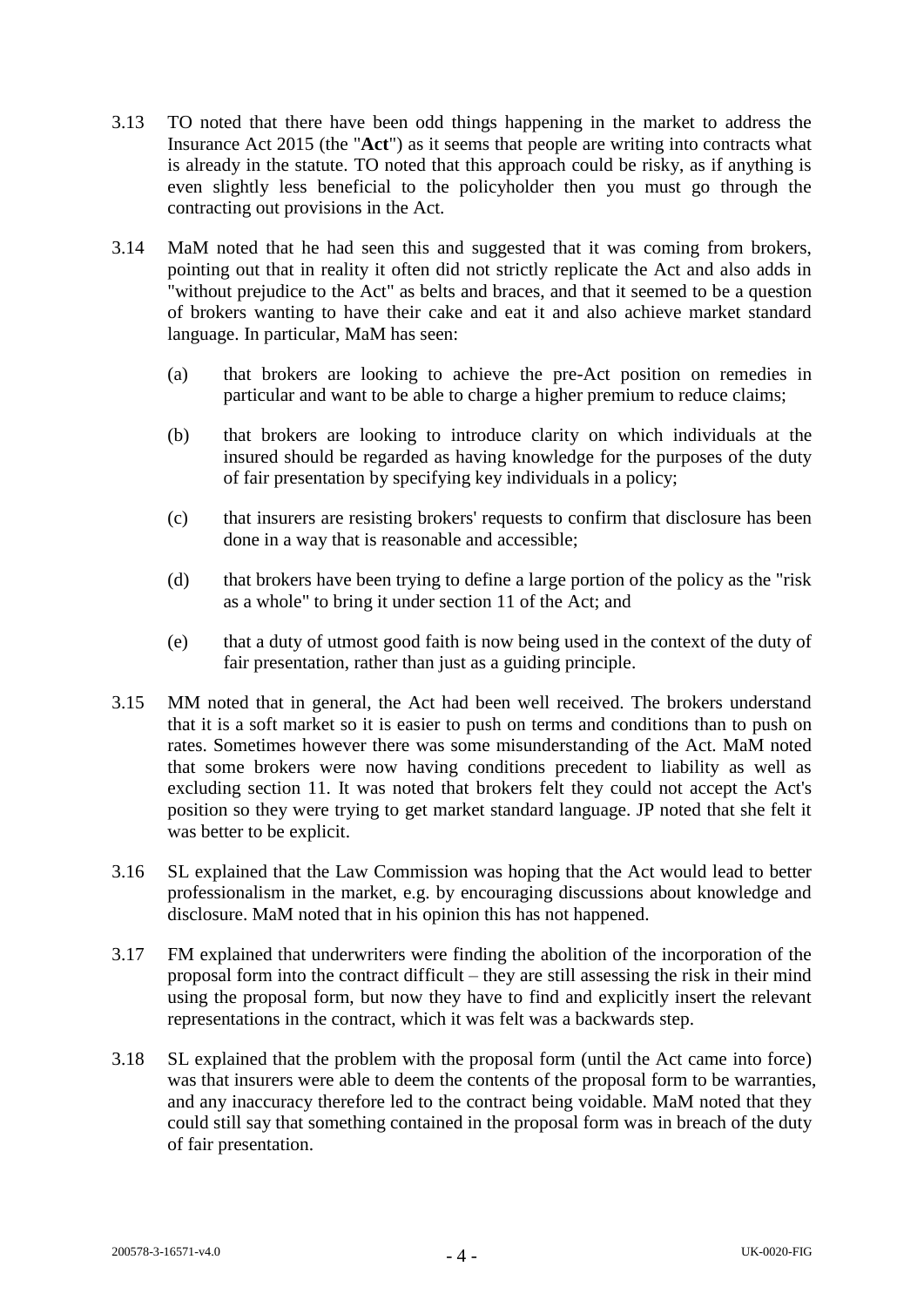- 3.19 MM noted that some were trying to use statements of fact rather than a proposal form, whereby they would say to the insured that it is their duty to make a fair representation, and that the questions had to be answered honestly. MM noted that this was however much easier for a homogenous policy where the risks are obvious.
- 3.20 RS then asked whether Ergo took the position on s11 that it would only apply where there was causation. MM noted that they actually use the Act language but informally they use a test of causation – for example in the case of a factory fire, where an electrical warranty was found to be incorrect, they would pay out unless it could be shown that the electrics did cause the fire.
- 3.21 RS noted that instances had been found of brokers choosing New York law to get around the Act, and questioned whether this would put them in a better position. PH said that brokers were under the impression that the Act imposed a greater duty of disclosure and makes the disclosure process more complex, but that this was based on a misunderstanding of how the Act works. MaM noted that he had seen legal opinions stating that this was the case in the context of credit insurance policies.
- 3.22 TO pointed out that the problem with the previous position was that policyholders had no idea what their duty of disclosure was; therefore it may seem like a greater duty to them as they were now aware of it. SL asked whether anyone had seen an improvement in disclosure procedures. MM and FM thought it was too early to say and that it might be clearer around renewal season, with MM noting that it might be possible to evaluate the effect of the Act on policy claims towards next summer. TO anticipated that most parties will just do the minimum required in terms of disclosure.
- 3.23 The discussion moved on to proportional remedies. TO noted that this would be interesting as it allows the insurer to say that, given different information, the risk would have been underwritten on specific terms. MM noted that underwriters would have to keep much better notes. JP suggested that underwriters would be able to pick and choose from a spectrum of what would have been done on various different policies. MaM had had e.g. supermarkets looking at this and asking what they should do – they were struggling with whether the Board would need to sign off on everything that was disclosed to brokers? If so, how would this be done?
- 3.24 FM noted that the bigger brokers were now imposing their own schedules of proportional remedies. These were not necessarily disadvantageous but could be. TO pointed to s17(3), which states that a disadvantageous term must be clear and unambiguous as to its effect, noting that this requirement could not be contracted out of.
- 3.25 At this point FM made his apologies and left the meeting.
- 3.26 SL pointed out that there would be two waves of cases (direct followed by reinsurance) and asked for input on whether the market would be guided by judgments once everything settled down. MM agreed, suggesting that it would be a few years. TO noted that the key point in litigation is likely to be the question of what an underwriter would have done had they been provided with the correct information.
- 3.27 At this point TG and SL made their apologies and left the meeting.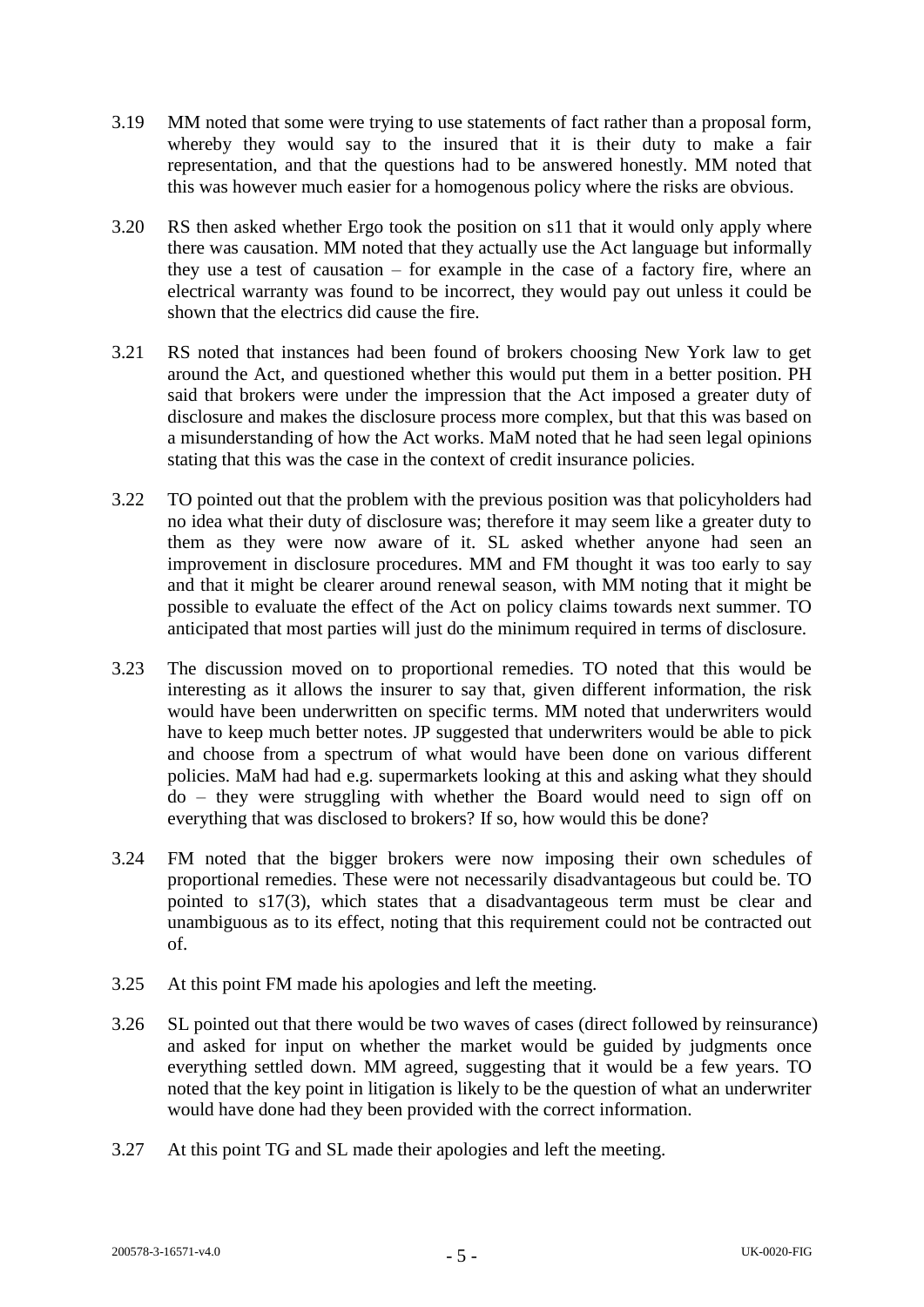## 4. **New issues for discussion**

#### (a) *Simmonds v Gammell*

- 4.1 MM introduced the topic of *Simmonds v Gammell*, a High Court case arising out of the World Trade Centre attacks. MM explained that the question was whether insurers could aggregate all personal injury claims arising either directly or indirectly out of the event, including respiratory disease claims from rescue workers, for example firemen, that arose from the clean-up. The question was (i) was there one event and (ii) what does "arising out of" mean? MM explained that the arbitrators had come to the conclusion that the attack was not a proximate cause, but a significant cause. Peel in the High Court thought that this was within the acceptable range of responses from the arbitrator. The causal link was clear and obvious and there was no error of law.
- 4.2 MM explained that he disagreed with Peel's judgment and that it came down to the extent to which an arbitral panel could decide the meaning of an English word (i.e. "arising"). MM reasoned that:
	- (a) it seemed odd to aggregate claims where the cause, in respect of the rescue workers' respiratory problems, was the failure of the Port Authority to provide proper clean-up gear, rather than an event (unless the original policy included an extended definition of "cause"); and
	- (b) it was also odd to then aggregate these claims with direct injuries that had clearly been caused by the attacks.
- 4.3 MM noted that this may go to the Court of Appeal.

### (b) *Impact Funding Solutions v AIG*

4.4 MM explained that this Supreme Court case, which considered the interpretation of the "debts and trading liabilities" exclusion in the SRA Minimum Terms and Conditions of Professional Indemnity Insurance, was a borderline decision – it was actually a case of getting a deal wrong rather than professional negligence, therefore the insurers argued that they were not liable.

### (c) Insurance Linked Securities Consultation Paper

- 4.5 RS explained that HM Treasury had published a consultation paper on regulations implementing a new regulatory and tax framework for insurance linked securities, which was followed by a joint consultation paper by the PRA and FCA on the regulators' proposed authorisation and supervision regime for insurance special purpose vehicles ("**ISPVs**"). RS noted that the HM Treasury consultation paper seemed to solve a major weakness, which was the applicable tax regime – the paper now said that the government would exempt ISPVs from corporation tax in relation to insurance risk and that there would also be a withholding tax exemption for foreign investors. RS thought that this was an acceptable suggestion.
- 4.6 RS further explained that the consultations covered the following areas:
	- (a) Corporate issues: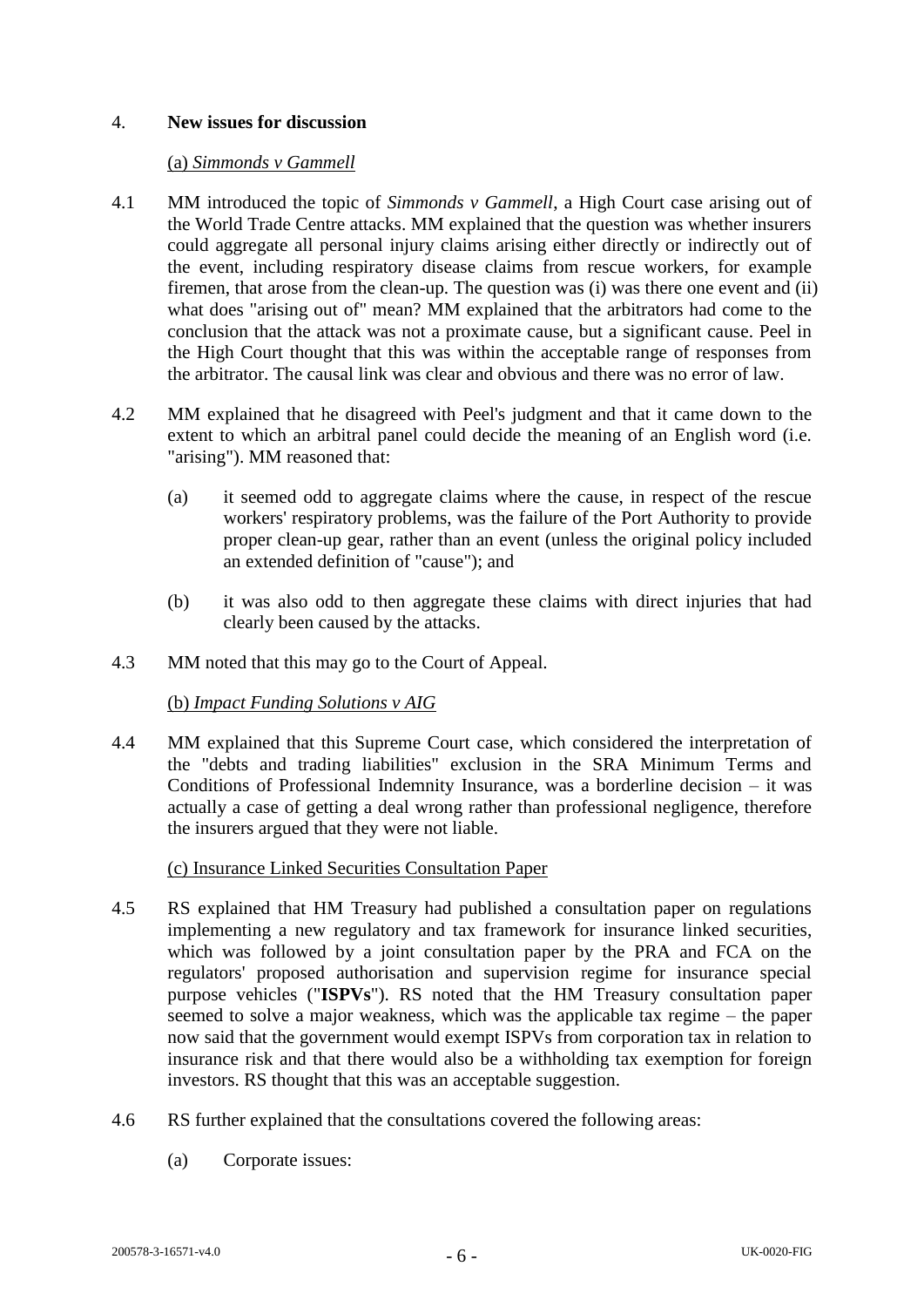- (i) directors' duties these would be as normal;
- (ii) reports and accounts these would be as normal;
- (iii) disclosure obligations as ISPVs are potentially single transaction vehicles, there is a concern that this could result in confidential transactions being disclosed; and
- (iv) insolvency each cell in the Multi-Purpose Insurance Special Purpose Vehicle ("**MISPV"**) would be treated separately on insolvency.
- (b) Authorisation and supervision both Solvency II and SIMR would be applicable.
- 4.7 RS explained that the PRA and FCA were consulting on authorisation and supervision and that the deadline for responding is 23 February 2017, whereas the deadline to respond to the HM Treasury consultation is 18 January 2017. RS noted that the committee should respond and that he was happy to work on this response. BD, VS, JT and MaM all expressed an interest in working on the response. BD explained that she had been to an ILS conference run by City and Financial on 5 December and that the impression was that HM Treasury wanted to get it right and were happy to listen to feedback.
- 4.8 RS asked the committee how they thought it was best to respond. VS was not sure whether Linklaters would be making a submission and BD confirmed that Slaughter & May would not be. VS suggested that the sub-committee schedule a time to discuss in the first week of January on the basis of key issues from the conference. RS confirmed that he would arrange this meeting. BD and JT agreed to circulate key points from the City and Financial conference.

# 5. **Monitoring of sector developments**

### (a) Solvency II inquiry

- 5.1 RS explained that a Treasury Committee inquiry into Solvency II had been launched on 13 September 2016. Lord Turnbull had said that the Brexit vote was an opportunity to get rid of Solvency II and RS noted that he had incorrectly been quoted as saying that he wanted to get rid of it.
- 5.2 VS referred to the Great Repeal Bill, noting that the regulators will not have the time to make any major changes to Solvency II and that it was likely to continue in the same way. VS noted that the feeling at the recent ABI conference was that the market does not want major changes; however, there are some features of Solvency II that are disliked, for example the risk margin. VS noted that there may be proposals to change this but this may happen as part of the European project anyway.
- 5.3 RS noted that run-off would also be an issue as the PRA would, following a transitional period, then be faced with many run-off companies that do not meet SCR requirements but are still solvent – the PRA would have to work out what to do with these companies as it would not want to be winding them all up. MaM pointed out that where a company is in run-off, Solvency II was still applied where there is a live insurance company in the group. RS believed that there may be some tinkering at the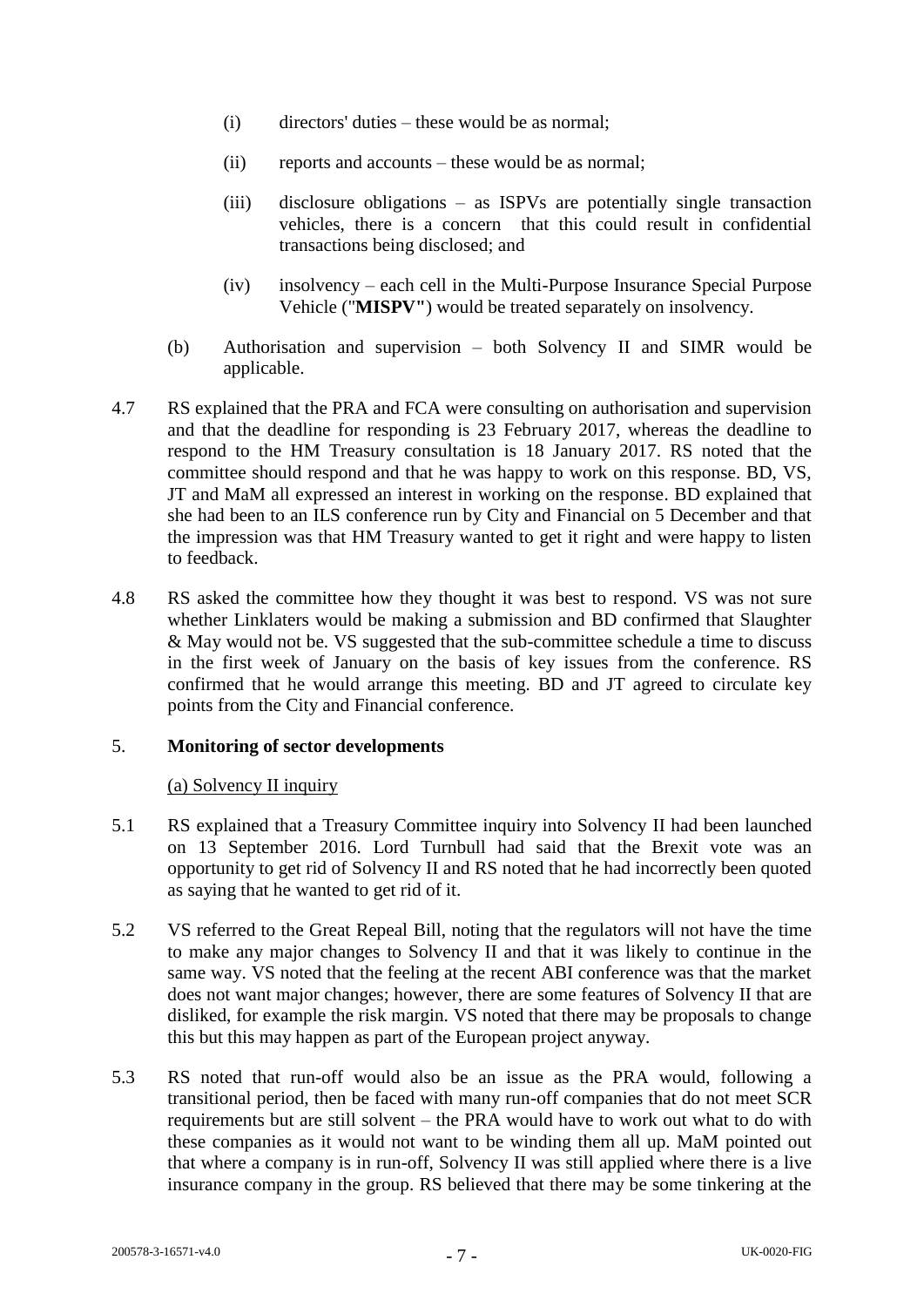edges but that there was generally no industry or regulator appetite to make major changes.

- 5.4 The discussion turned to equivalence, with VS questioning what the real value of equivalence was, noting that it was a political point, but that there was no desire to have equivalence at any price. VS noted that if there was appetite to remove certain parts of Solvency II, there was a risk of the UK not being seen as equivalent. BD agreed that ideally we would want equivalence, but again not at any price.
- 5.5 MaM pointed out that the USA is very keen to get equivalence. RS noted that the USA is already equivalent for solvency capital but not reinsurance or group supervision. This is significant as BaFin has started to tell reinsurers from nonequivalent jurisdictions that they cannot reinsure a German reinsurer, and this was being echoed by the Belgian regulator. MM questioned how this worked as a reinsurer should be able to write where it likes, however RS noted that in Germany they do not agree to this. This would be particularly significant to US reinsurers with branches in the UK, particularly if the UK does not get equivalence. BD noted that the UK could still be equivalent for reinsurance purposes even without the risk margin.

### (b) LMA and IUA guide to the Insurance Act 2015

5.6 MM explained that an updated version of the LMA and IUA guide to the Insurance Act 2015 had been published and that it now included guidance on the *Versloot Dredging v HDI Gerling* judgment, which dealt with the effect of a fraudulent device on a claim. The Supreme Court decided that use of a fraudulent device did not amount to a fraudulent claim so did not invalidate the claim.

# (c) *Great Lakes Reinsurance v Western Trading*

5.7 RS noted that the Court of Appeal had handed down its judgment in *Great Lakes Reinsurance v Western Trading*, in which it held that an insured party was entitled to be reimbursed by its insurers as and when it reinstated its insured premises which had been destroyed by fire.

### (d) PRA consultation on group supervision

5.8 It was noted that the PRA had issued a consultation paper on 7 November 2016 on amendments to its supervisory statement SS9/15 on Solvency II group supervision and that the consultation closes on 7 February 2017.

### (e) PRA consultation on cyber insurance underwriting risk

5.9 It was noted that the PRA had issued a consultation paper on 14 November 2016 on cyber insurance underwriting risk, which sets out the PRA's proposals for a new supervisory statement setting out its expectations for the prudent management of cyber underwriting risk. It was noted that the consultation closes on 14 February 2017.

# 6. **CLLS Committees/Court/Livery Dinner**

It was noted that the annual CLLS Committees/Court/Livery Dinner is taking place on 31 January 2017 and that details would be circulated once available.